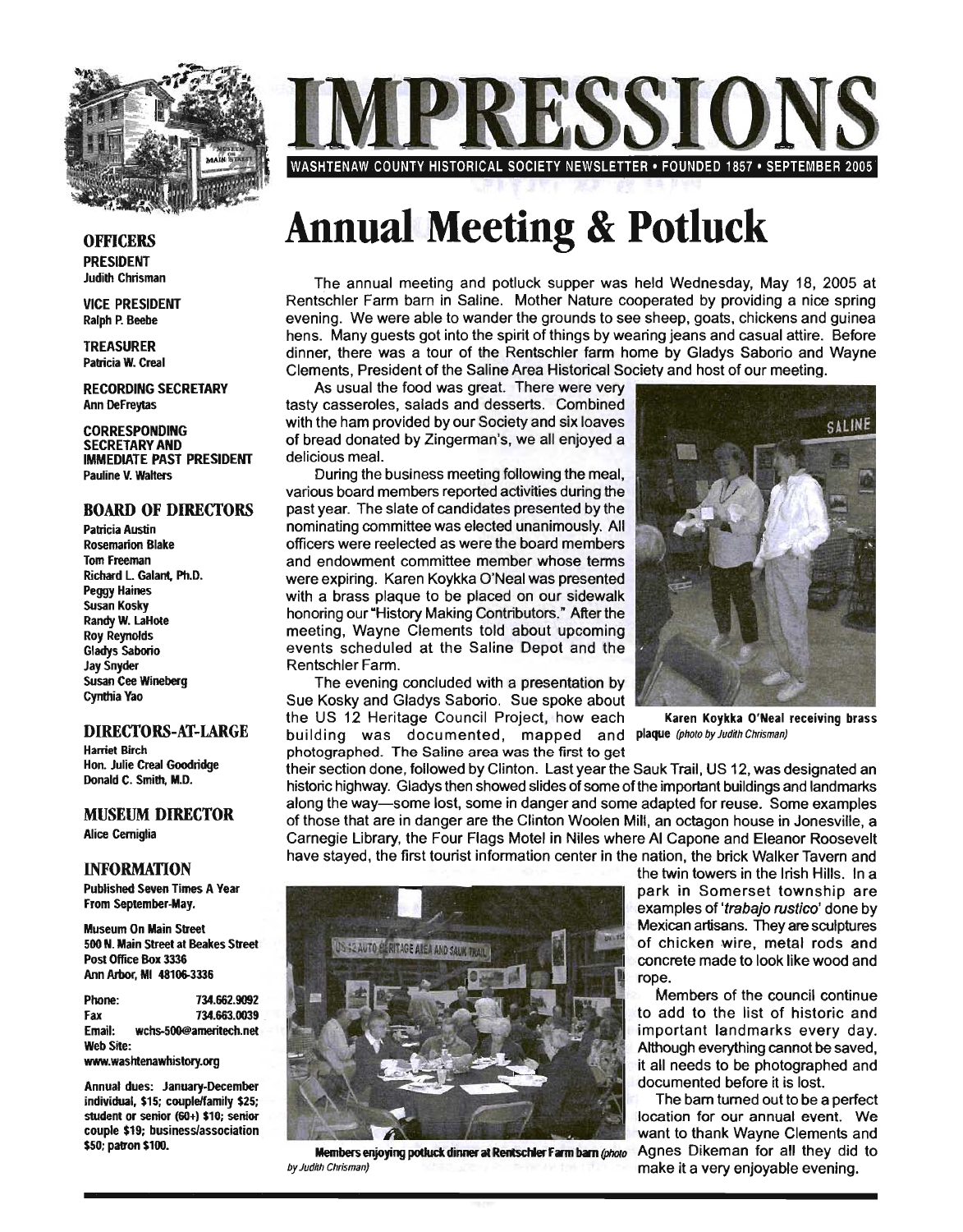#### SUSAN NENADIC • JUNE 19, 2005

### **Women's Work & Style**  In Washtenaw County From 1837 & 1914

This was a talk given by Susan Nenadic at the Open House for the current exhibit on Sunday, June 19.

The exhibit runs through Sunday, October 9, 2005.



deed, it is true that much of American history details the events and deeds of the male sex. Nonetheless, I believe that the little-recorded events and deeds of history, specifically

All of us are familiar with the joke about history being an accounting of his story. In-

Hats by local milliners (photo by Judith Chrisman)

about the Women's Work & Style in Washtenaw County from 1837 to 1914, are just as Significant.

Even though most historical information about American women focuses on the themes of suffrage, ugjonism and birth control, I chose to investigate the daily lives of women in Washtenaw County during the nineteenth century (1837-1914). Since my focus was too vast a topic for one exhibit, I limited this exhibit to women who, whether for need or desire, established themselves in the businesses and professional communities dominated by men.

Conducting historical research on the theme of women in Washtenaw County can be a challenge. When I first arrived at the Bentley and told its curators the theme of my project, they just rolled their eyes and said dishearteningly, "Well, good luck."

Yet, two months later, I accumulated almost 100 pages of notes and felt I had only scratched the surface of women's events and deeds between the time of Michigan's statehood (1837) and World War I.

Not surprisingly, most the women who made significant contributions to history were residents of Ann Arbor or Ypsilanti. The reasons, I believe, are that Ann Arbor and Ypsilanti, as towns, are slightly older, slightly larger and have long-standing institutions of higher learning. Still, there are interesting working women from the other smaller towns in Washtenaw County, such as Saline, Chelsea, Dexter, Milan and Manchester. (As an aside, I hope that anyone who knows of such a woman in their town's past will contact me so that she might be included in this study.)

Willis Frederick Dunbar, in his history of Michigan, writes that "teaching and domestic labor were the chief occupations by which a woman could earn a living in 1860." His statement is NOT supported by 1870 census which shows that domestic labor was the number one occupation. Teaching, according to the 1870 census, ranked fifth as women's occupations.

A rudimentary survey of the city directories of Washtenaw County during that same period sets the record straight showing that, in towns, sewing was one of the only available ways for a woman to earn a living. In the 1860s, there were over two dozen such women listed in the directories. Examples were: Mrs. Britt on Main Street and Miss Maycumber, both of Ann Arbor, and Mrs. O. S. Coe of Ypsilanti. Each owned shops that employed several other women to assist them with their sewing.

Perhaps, even more surprising. is a group of enterprising women like Mrs, Schumacher who ran one of 80 (Yes, 80!) saloons in Ann Arbor for about five years, beginning in 1868. Another example is Miss Eliza Storms who sold sewing machines in Ann Arbor in 1872. Finally, one of my favorite examples is Mrs. Serena E. Becraft who lived at the corner of Catherine and Detroit streets in 1874 and advertised her work skills as that of a taxidermist.

Dunbar correctly noted in his writings that teaching school offered better employment opportunities for better educated women. Schools and colleges began appearing as soon as communities were settled. Very few clues have been left to us about their histories. One of those is Mrs. Eliza Botsford who taught in the Ann Arbor public schools from 1858 to 1881. Encouraged by a cousin to come to Michigan, she soon met and married Mr. Botsford who was a prominent merchant in Ann Arbor. Unfortunately, he died two years after they married leaving Eliza with a baby daughter. Mrs. Botsford assumed the dual responsibilities of motherhood and teaching and went to teach in the Ann Arbor school system for the next 35 years.

The most renowned early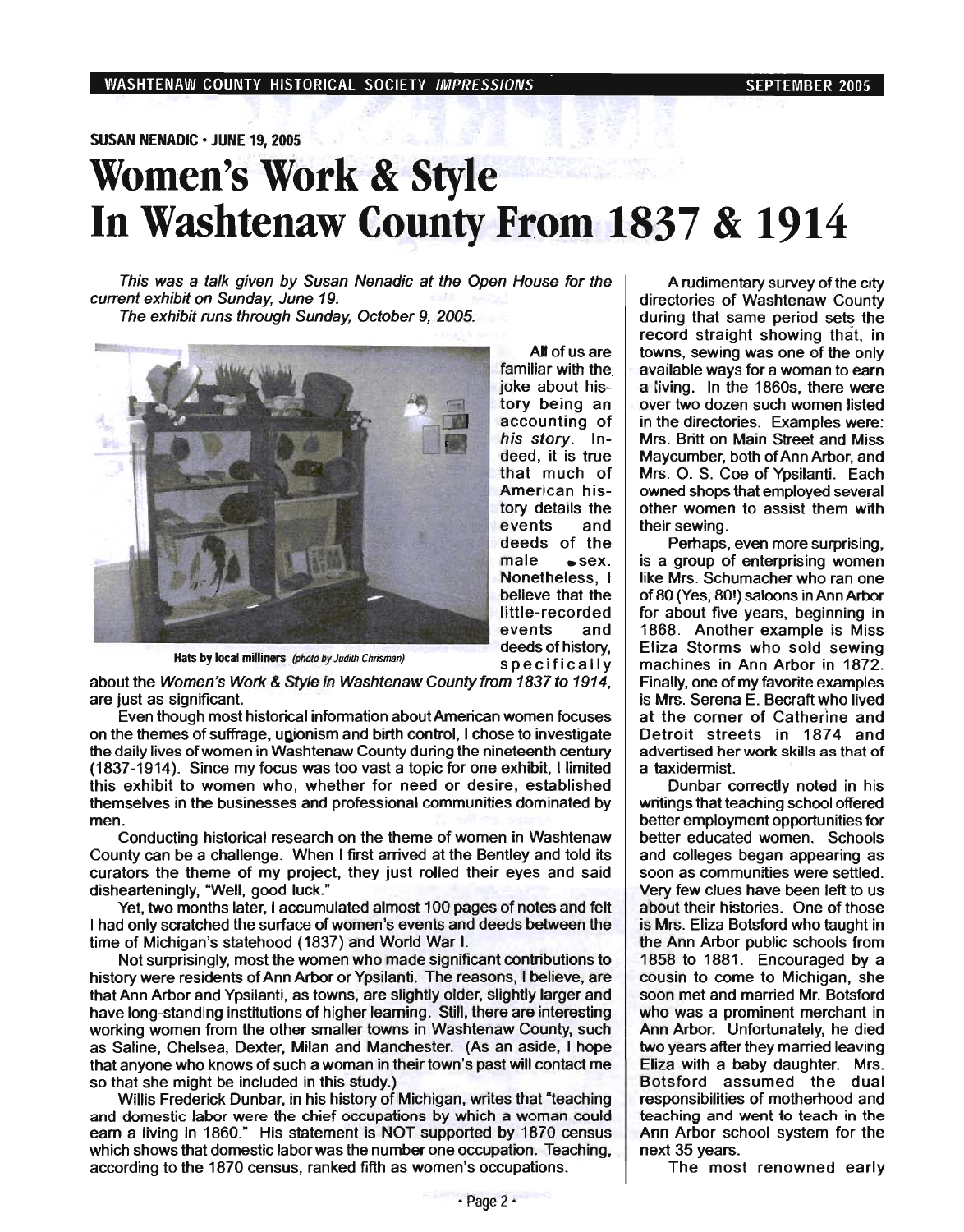#### WASHTENAW COUNTY HISTORICAL SOCIETY IMPRESSIONS SEPTEMBER 2005



was recognized as expert in botany. Within a decade of the school's opening, students were coming from as far away as New York. Of her 97 students in 1849, 36 were not from Ann Arbor.

Washtenaw County is atypical in history, because it did not have the large textile mills and factories that offered employment to so many women in the East. Here, most women had small independent businesses.

Statistically, in Washtenaw County, 28 percent of the women in the late nineteenth-century were either un-married or widowed. I was especially intrigued by Mrs. Elsie Madary. Mrs. Madary was an African American widow who, between 1883 and 1906, advertised her business as a dyer/scourer of hides.

Another example was Mrs. Catherine Caspary. Mrs. . Caspary's husband began a bakery in 1884 on Ann Street. Two years later he left that enterprise to her and started Teachers, school books and slates (photo by Judith Chrisman) a saloon. She ran the bakery for the next 30-years.

Mrs. Hangsterfer and Mrs. Gerstner took over teacher was Miss Mary Clark who businesses when their husbands could no longer run them. Mrs. Hangsterfer<br>established a seminary school for san a confectionary to become gream emportum where the Mongolian BBO ran a confectionary/tobacco/ice cream emporium where the Mongolian BBQ girls in 1839. This school remained now stands, and Mrs. Gerstner operated a bakery on Detroit Street.<br>One of my favorites is Mrs. Fliza Hall Cousins Brogan. Not long

open for almost forty years until Cone of my favorites is Mrs. Eliza Hall Cousins Brogan. Not long before<br>Miss Clark's death. The seminary Long first bushand William Cousins, passed away they established a florist Miss Clark's death. The seminary her first husband, William Cousins, passed away, they established a florist district edition of soluth editions on South editions on South editions on South editions on South editions on So edifice still stands at the corner of shop and greenhouse where the School of Social Work now stands on South<br>Kingsley and Division. In the early state in the standard on a married Thomas Brogan. In researching this stor Kingsley and Division. In the early University. In 1895, she married Thomas Brogan. In researching this story,<br>1800s, there were no academic University in determine how Fliza Cousins met Thomas Brogan, because L 1800s, there were no academic I could not determine how Eliza Cousins met Thomas Brogan, because I<br>I schools for girls until Miss Emma was unable to find anyone named Brogan in the directories. I finally found



Another woman I found intriguing was Miss Katie J. Rogers. Miss Rogers was born in Ann Arbor in 1849. She graduated from the Ann Arbor High School and studied art in Chicago. In 1876, she returned to Ann Arbor and opened a studio. She came by her artistic skill naturally since her paternal uncle is the nationally recognized sculptor, Randolph Rogers. Her father, Moses Rogers, established an agricultural implement store in 1843. In 1866, he built a new building which is now the home of the Ann Arbor Observer. He also had a factory on Broadway that employed 65 workers. When he died in 1888, Katie took over the business and ran it for seven years until selling it and returning to her art.

Photography was another artistic area that appealed to women. Miss Lucretia Gillett came to Saline in 1858 and established herself as a photographer. She maintained a business there for 30 years. In Ypsilanti, Mrs. J. H Parsons ran her own photographic studio for many years. (It should be noted that, in 1885, there were almost a thousand women photographers in the United States.)

Laundresses ranked number seven in 1870 as an occupation for women. In 1910, this position rose to number three. (Clearly, as a country, the United States was becoming more fastidious.) Miss Sophia Allmendinger (not the wife of John) began on such a career path as an employee of Seabolt Laundry. In 1894, however, she opened her own laundry in the first block of East Liberty which survived several metamorphoses to become the White Star Laundry that was still in business in 1914 when our study



Florists and saloonkeepers (photo by Judith Chrisman)

Willard established her seminary school in Troy, New York in 1821. The Reverend Clark sent his daughters, including Mary, to this seminary school, and it was that school that was the model for Miss Clark.

When Miss Clark established the seminary in Ann Arbor, her sister, Chloe, taught the primary grades; and Mary taught college preparatory subjects ranging from geometry to astronomy. Mary Clark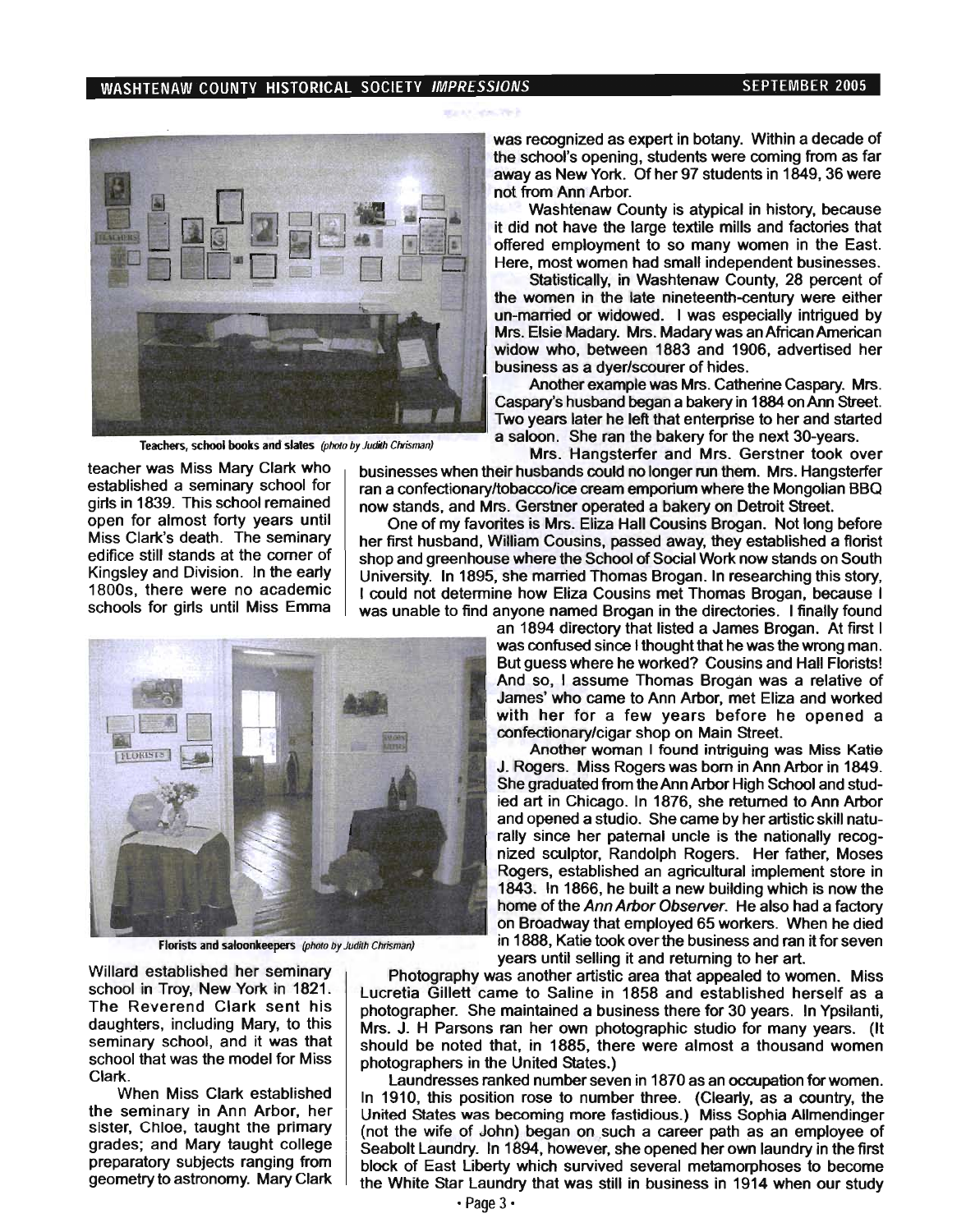ends.

The latter part of the nineteenth century offered women opportunities as office clerical workers. The typewriter was invented in 1890. By 1910, office work ranked eighth, and by 1930 it ranked third in the percent of those paying the highest taxes in Ann Arbor were women. Several women during the period of 1837-1914 were also influential in real estate speculation. Miss Ellen Morse and her mother, Hanorah, owned multiple properties on North State Street which were boarding houses. One of those at 403 North State was the first home for elderly ladies before it was moved in 1920 and became the Anna Botsford Bach Home on West Liberty.



Laundry items (photo by Judith Chrisman)

, Another Ann Arbor namesake is Mrs. Olivia B. Hall. After her husband, Israel, passed away, Mrs. Hall bought the old fairgrounds and subdivided it. She built houses insisting that they be set 60 feet from the street. This area is now one of Ann Arbor's most prestigious. Perhaps you have driven down Olivia Street or Cambridge Avenue, which used to be called Israel Avenue. Olivia Hall's subdivisions reached from Hill to Wells and from Washtenaw to Lincoln.

> These women, I am discovering, formed the tip of the historical iceberg. Each week I find more and more about the lives and deeds of women in Washtenaw County through the city, village, and township records. Usually, just the barest facts about their lives and deeds are given.

> This investigation about her story in Washtenaw County, so often overlooked, needs to be collected, preserved and remembered. After all, think how enriched the people of Washtenaw County are because they know how their mothers and sisters live and work.

> > Recorded July 12, 2005

number of women it employed. At about that time, some local women were becoming bookkeepers for local businesses. One of our local history books claims that Miss Marie Rominger was the first woman to be a bookkeeper in Ann Arbor. Actually, that claim should belong to Miss Berthe Muehlig who began her work tenure around 1892-two years before Miss Rominger. Miss Muehlig's bookkeeping skills and business acumen evolved so that by 1911 she held the ownership of the dry goods store. A bookkeeper could earn about \$12 per week which, according to Mrs. M. L. Rayne, the author of a book published in Detroit in 1865, What Can a Woman Do?, was about the same weekly wage as a teacher. Miss Anna L Clinton who began teaching in 1892 said that, after four years of teaching, the salary of an elementary school teacher in Ann Arbor peaked at \$400 per year.

The history and background of the lives and work of these and other Washtenaw County women obviously dispel the stereotype that women were not capable in the world of business. By 1887, 20

### **Future Annual Meeting & Potluck**

The Board of Directors is looking into the idea of changing the annual meeting from the third Wednesday of May to another day during that month, The third Sunday of May has been suggested. It could be held as a brunch and meeting (1 or 2 pm), as an early supper (4 pm) or at



our usual meeting time of 6pm. We would hope that such a change would enable more of our members to attend. Please let us know your thoughts on this subject-best day, best time, good location, other ideas including keeping the traditional day. You can call the Museum at (734) 662-9092, email us at wchs-500@ameritech.net or send a letter to P.O. Box 3336, Ann Arbor, MI 48106-3336. This is your meeting and we would like to hear from you.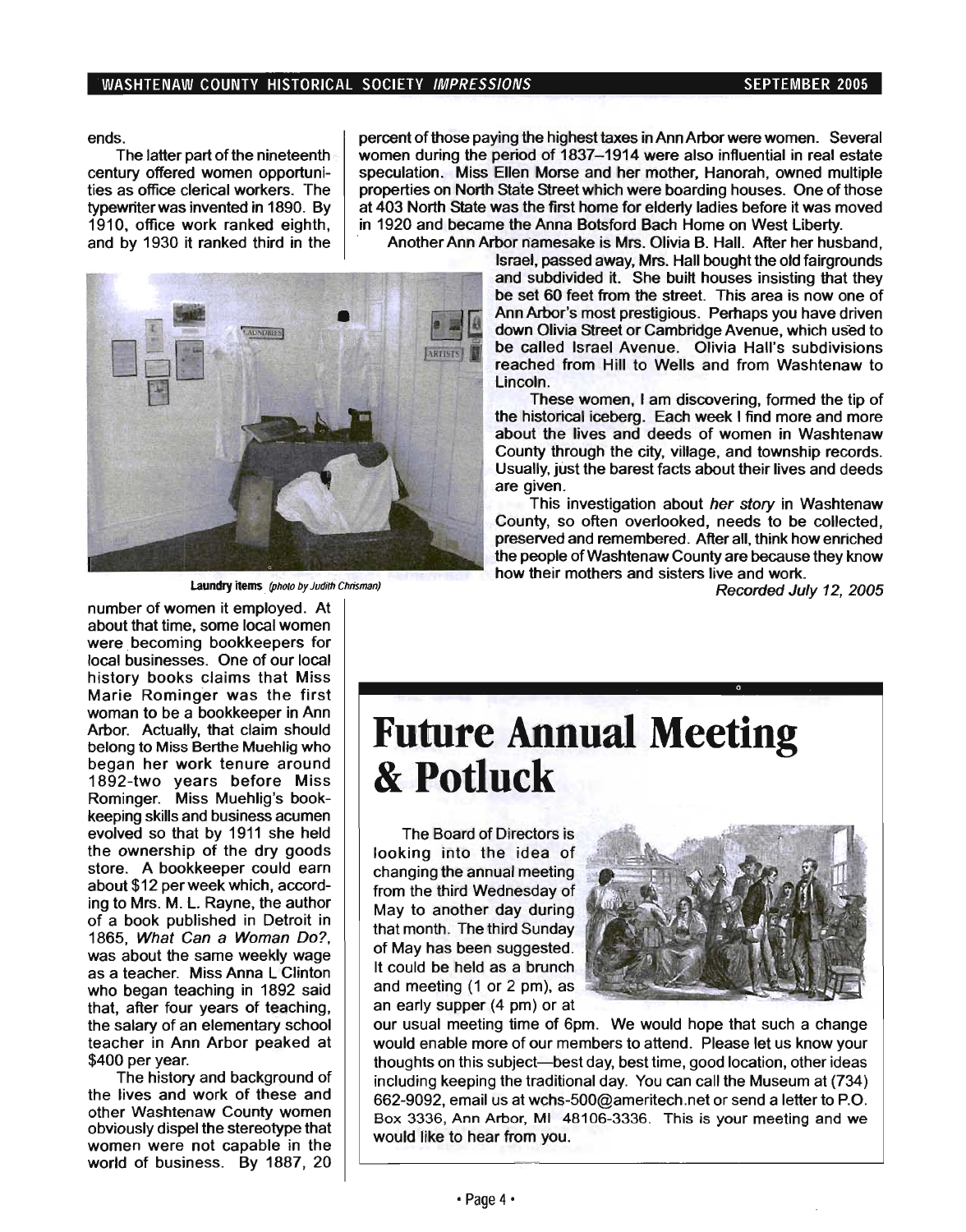### JUDITH CHRISMAN· PRESIDENT'S LETTER **Summer At MoMS'**

If you have visited or driven by the museum during the summer, you may have noticed that the fence and the house have been painted. Ed Rice, a specialist in historic preservation and graduate of the Historic Preservation Program at Eastern Michigan University, his helpers and some volunteers have done a great job scraping, power washing, priming, caulking, repairing and painting in spite of the hot weather and occasional storms. John Chrisman repaired the two large signs that were found to have rotted wood in them. He is carving new finials to replace the missing ones which are no longer available commercially.

Iris Gruhl, our Master Gardener, has made sure that the garden continues to draw the attention and praise of passers-by. The sedum she planted along the parkways is beginning to take hold and spread. Various board members Ed Rice scaping the front of MoMS (from the Ann Arbor News, Thursday July 28, photo by and volunteers have helped with weeding. Eliyahu Gurfinkel) mowing and watering to keep the garden looking nice all summer.



You may have noticed the displaced bricks in the front of the museum. On Monday, August 8, Pauline Walters received a phone call from the police around 9 a.m. saying that someone had run into the museum. She called me and we both went to the museum fearing the worst. As it turned out a woman on her cell phone lost control of her car as she turned the corner from Beakes onto Main Street. The car jumped the curb and knocked down the guy wires to the telephone pole, the state highway sign and a tree-not the museum. As the guy wires and sign went down they pulled up the bricks at the bus stop in front of the museum.



Uprooted sign, tree and bricks (photo by Judith Chrisman)

### In Memorium

We are sad to report the death of Lawrence Ziegler who passed away unexpectedly on August. 3. He was the husband of the late Alice Ziegler, a long-time board member and editor of Washtenaw Impressions for 25 years. A memorial service was held Tuesday, August 30 at St. Francis of Assisi Church. Burial will be in Leland Cemetery, Northfield Township.

### **Next Exhibit**

·The Sewing Arts exhibit will open October 26. The exhibit will be an exploration of handiwork from the collection including quilting, lace making, tatting, knitting, crocheting, various kinds of embroidery and sewing. The exhibit will run through the holidays. Our traditional Christmas tree and holiday decorations will be added in December.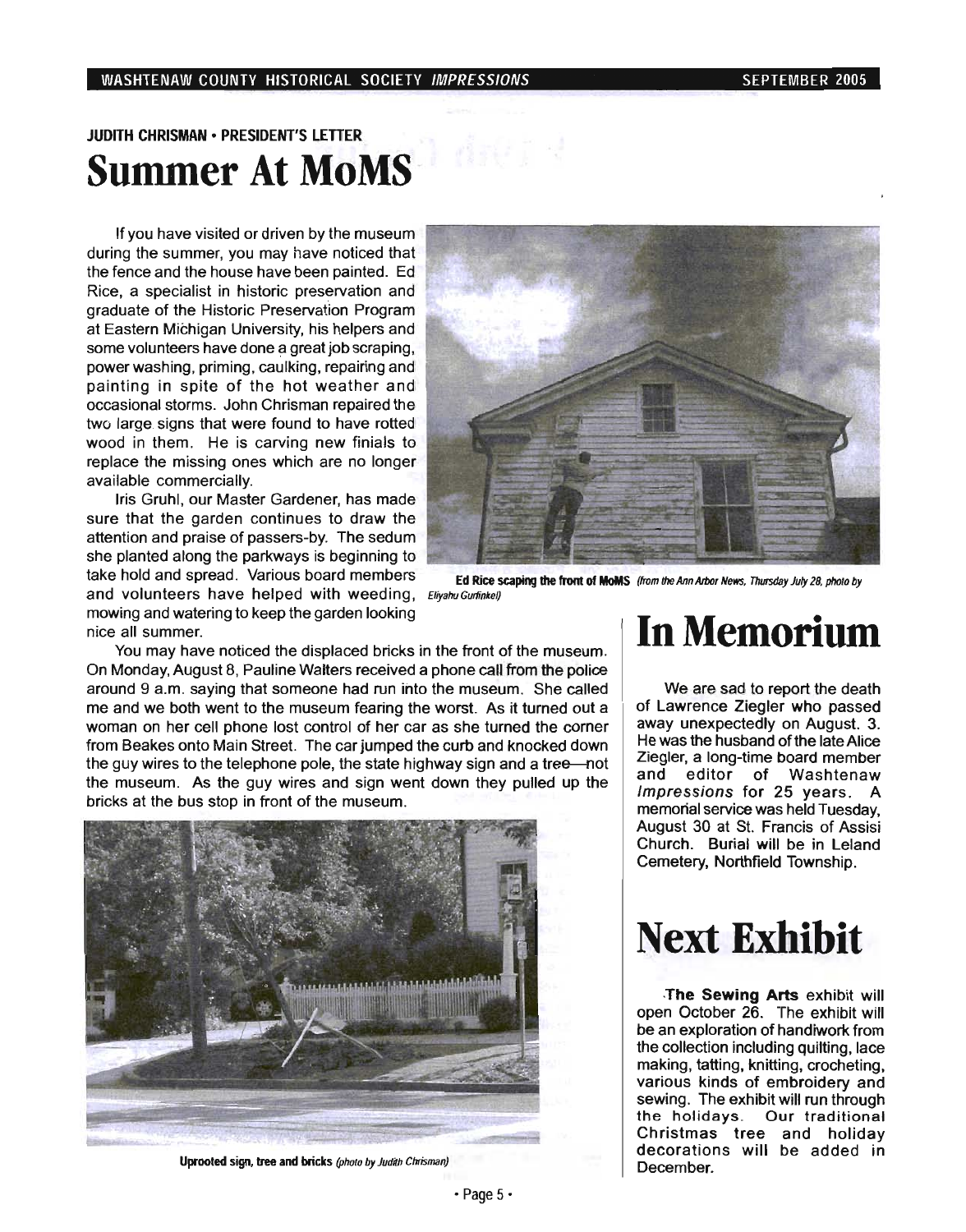# Conservation Of **A 19th Century Nightgown**

Women of Washtenaw County participated in the workforce of the mid- $19<sup>th</sup>$  century through the early  $20<sup>th</sup>$  century, assuming traditional job roles and some not-so-traditional. Come see the Women's Work and Style 1837 - 1914 Exhibit at the Washtenaw County Historical Museum on 500 North Main and at Beakes and East Kingsley. The exhibit runs until Sunday, October 9,2005.

In the Women's Work and Style Exhibit, one of the artifacts on display in the middle exhibit room is a nightgown. Surprisingly, a nightgown is a textile (as it was called at the time) and piece of clothing that has not changed in time since it was first used. Before. the 1860s, nightgowns in America were hand-stitched.

However, discerning the exact date when the exhibit's nightgown was made is harder to pinpoint. We do have some clues, though, to help us determine the approximate time of its origin. First, it is a machine-stitched textile vs. hand-stitched; and so the time when it was made would probably be after 1860 when machines were being used to make a piece of clothing like this nightgown. Secondly, the nightgown is made from lace that is machine-made which puts it after 1880 when lacey nightgowns were the fashion. Third, it has a name on it, Emma A. Hall, which is written perpendicularly to the floor and in black ink. Finally, it has the number "4" written on the front upper-section. Most likely the nightgown was made in the 1880s, but more research would need to be done to determine a more exact time.



Nightgown-Emma A. Hall is written on the front closure near the waist. probably a laundry mark (photo by Judith Chrisman)

The nightgown's textile-material is cotton that is finely spun and machine stitched. Lace and shirring have been applied, especially around the neck. All the lace and shirring appears to be machine-made. A size adjustment was made to it; the hem was taken up and folded once or twice. There is some shirring on the wrists too.

When you look at the nightgown as a piece of textile, you can see that it was damaged through use. Damage might have been done by cleaning, folding, or the like. Also, damage to the cloth may have come while it was in the collection of the museum, either through handling, cleaning, or storage. As a rule, a textile like this nightgown should not be handled unless necessary, and then only with gloves. Also, a textile like this should not be cleaned more than necessary. If it is

white, it should not be bleached. Applying bleaching causes the textile fiber to disintegrate causing holes in the fabric. Finally, a textile like the nightgown should not be stored in plastic because plastics can give off gases that harm the fibers in the cloth.

The optimal method of storing a textile like the nightgown and others like it is cloth wrappers and darkness. Another option is to wrap it in archival tissue and store it in an archival box. Also, it should be stored under an ambient temperature condition. of not too hot and not too cold.

If you have a question about preserving or maintaining a textile like the nightgown or other artifacts in the exhibit, send your inquiry to the Washtenaw County Histerical Society at wchs-50Q@ameritech.net

Editor's Note: Emma Amelia Hall graduated from Michigan Normal School in Ypsilanti in 1861. She taught at the Detroit House of Correction and was matron at the School for Defective Children. She then moved to Adrian in 1881 to become Superintendent of the Reform School for Girls. She was the first woman to head a state institution.



Emma Amelia Hall (photo from the Bentley Historical Library collection)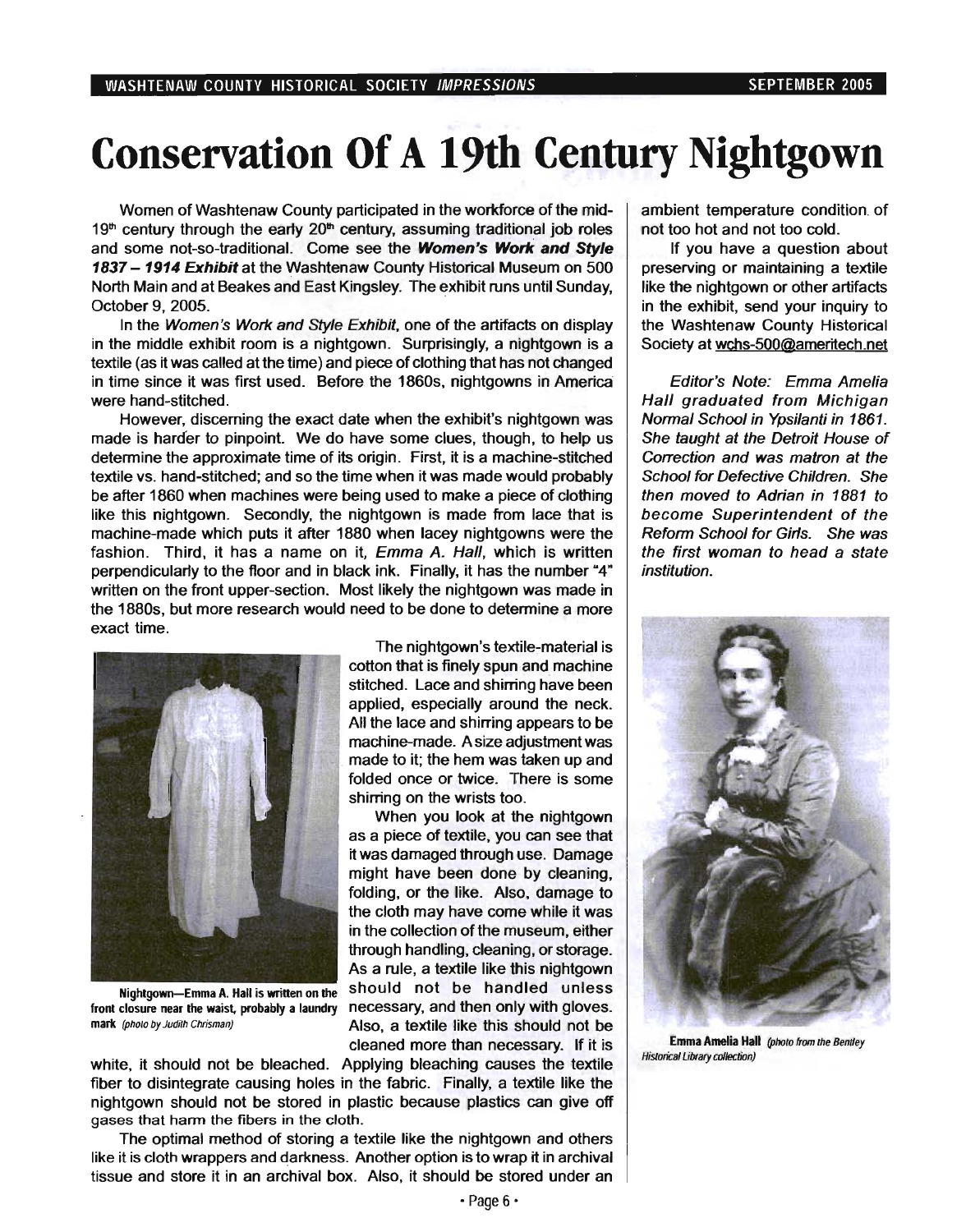## Program Schedule 2005-2006

Sunday September 18, 2005·2 pm THE PRESIDENT'S HOUSE THRU BACK DOOR

Speaker: Anne Duderstadt Location: Duderstadt Ctr, UM North Campus, AA

#### Sunday, October 16 • 2 pm THE TROLLIES OF ANN ARBOR

Speaker: H. Mark Hildebrandt Location: Glacier Hills Retirement Community, AA

Sunday, Nov. 20 • 2 pm EARHART MANOR

Speaker: David Kennedy Location: Earhart Manor, 4090 Geddes Rd, AA

#### Sunday, February 19, 2006 • 2 pm COBBLESTONE STRUCTURES

Speaker: Grace Shackman & Patricia Majher Location: Cobblestone Farm Bam, 2781 Packard

#### Sunday, March 19 • 2 pm NAME ORIGINS of LOCAL STREETS/ROADS

Speaker: Jeff Mortimer Location: University Commons, 817 Asa Gray, AA

#### Sunday, April 23 • 2 pm COMBINED MEETING of GSWC & WCHS

Topics of interest Location: Education Bldg, SJMH, Parking Lot 'P'

#### May 2006

#### WCHS ANNUAL MEETING

Potluck supper & election of officers· Date & location to be determined

## Announcements

### GENEALOGICAL SOCIETY OF WASHTENAW COUNTY. MICHIGAN

#### Sunday, September 25, 2005 · 1:30 P.M.

Education Center Auditorium - Parking Lot p, '51. Joseph Mercy Hospital Campus - 5305 Elliott Dr., Superior Township, Michigan . Free and open to the public

TOPIC: Genetic Genealogy, Fracturing Brick Walls. Dr. James M. Freed will share success stories of genealogists who have overcome major blocks (brick walls) in their genealogical studies using genetic techniques. He will emphasize the significance of using both the Y chromosome and mitochondrial chromosome DNA.

Following, Dr. Freed will continue his presentation with a class on Genetic Genealogy, More Information and Activities.

For information contact Marcia McCrary at (734)483-2799 or Marciamccr@aol.com

### SOUSA BAND CONCERT

#### Thursday, October 20, 2005 - 7:30 P.M. - FREE Pease Auditorium, Eastern Michigan University

In recognition of the 75<sup>th</sup> anniversary of Sousa's appearance in Ypsilanti, a free recreation of a Sousa Band concert will be performed by the Ypsilanti Community Band, conducted by Jerry Robbins. Nine major numbers, ranging from opera to comedy, with something of interest to everyone in the family will be played. The entire greater Ypsilanti community is invited to join in this celebration.

# Volunteer Opportunities

BOARD MEMBER. Looking for new board members. Board meets the third Wednesday of the month at 5 p.m. except July and December

PUBLICATIONS. Prepare our newsletter, Washtenaw Impressions, for publication, keep our website up-to-date.

GENERAL MAINTENANCE. For minor repairs, painting and garden work.

OFFICE HELP. Good organization skills necessary.

LIBRARIAN. Organize research library using books in our collection

EXHIBITION RESEARCH AND PREPARATION. Help with the research and development of an exhibition program fro the museum. Commitment - a few hours a month.

OUTREACH AND EDUCATION ASSISTANT. Assist with the growth and development of an educational outreach program for the Museum.

MUSEUM GREETERS. Greet and assist visitors during the museum's open hours of Wednesday, Saturday and Sunday from 12-4 pm. Work as often as you like-at least one day or one weekend per month preferred but any help will be great.

#### GARDEN VOLUNTEERS.

Contact Alice Cerniglia, Director Washtenaw County Historical Society - Museum on Main Street Phone 734-662-9092 • wchs-500@ameritech.net